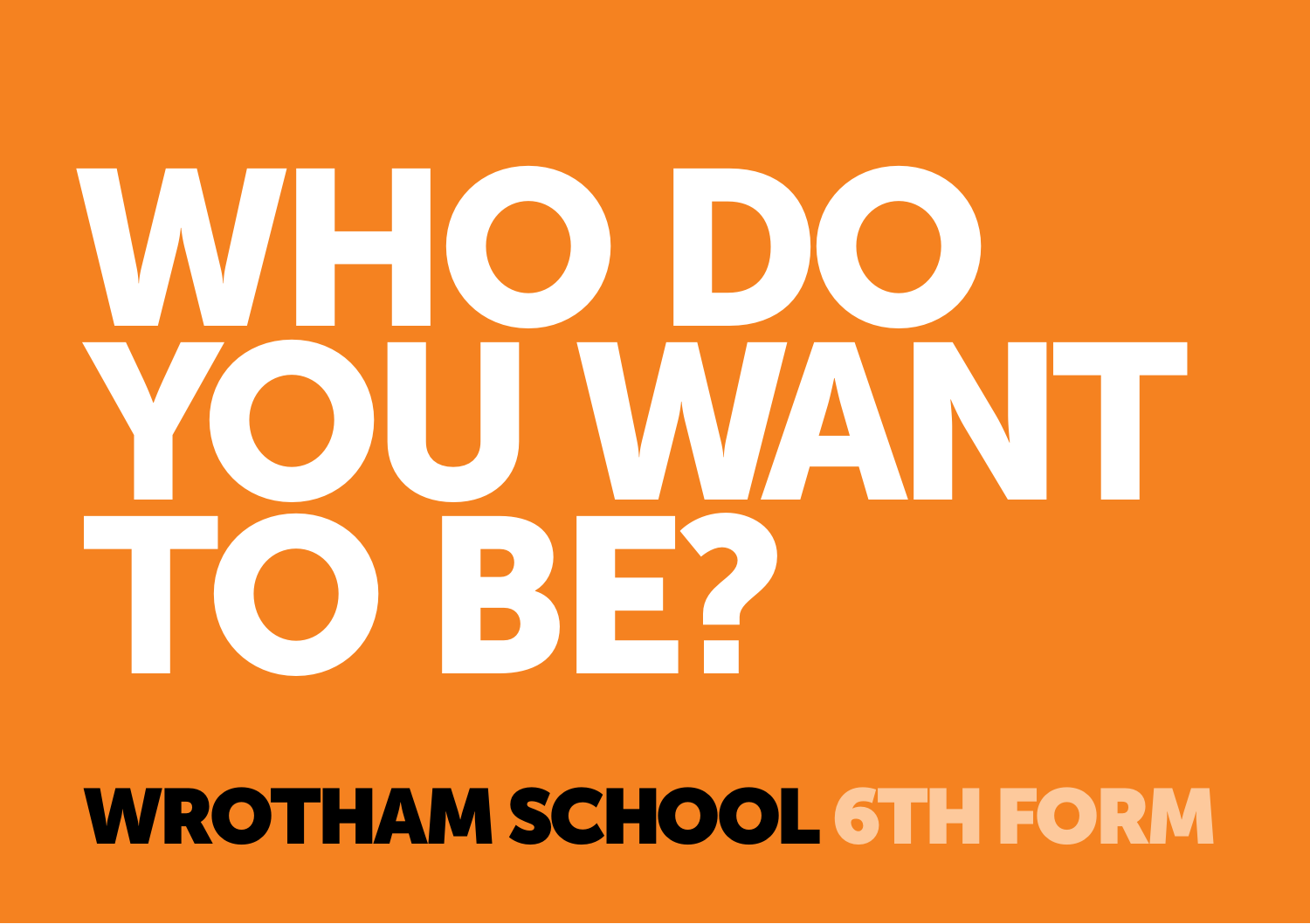At Wrotham School we have modelled our post sixteen provision on that of other outstanding comprehensive, independent and selective schools.

# Achieving excellent results for further study and employment

Our offer includes a strong suite of academic A Levels along with excellent vocational and career-related pathways. Our students achieved excellent results leading to positive value added scores with many A\*, A and B grades in A levels and other level 3 qualifications.

All of our courses are level 3, and are A levels or equivalent to A level study. They are also recognised by Universities and employers.

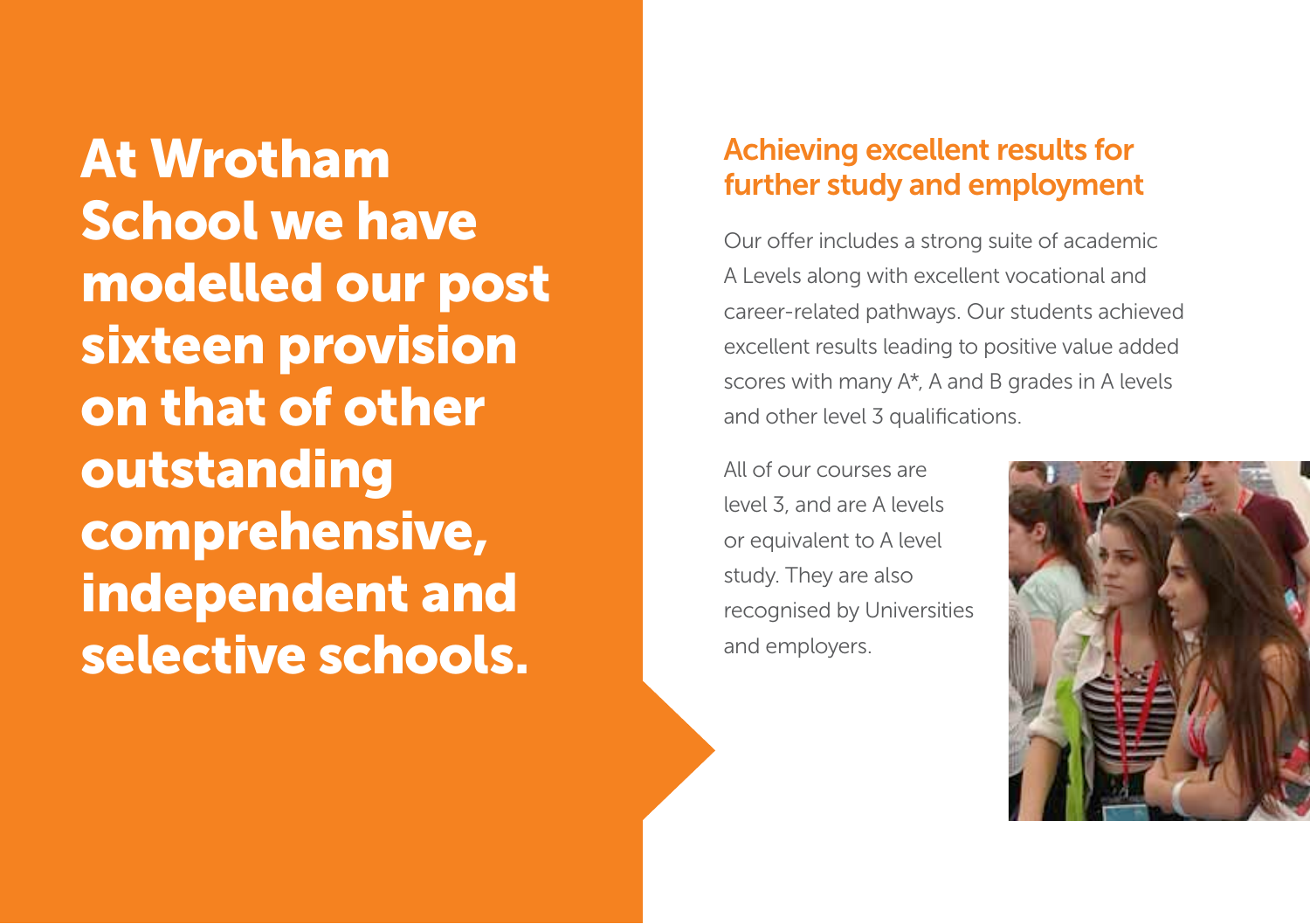

# Getting the best out of every student

Our specialist teachers are outstanding practitioners and get the very best out of every student. Our school ethos of "High Expectations, Challenge and Opportunity" continues into our sixth form and ensures that all our students reach their full potential. Pastoral care and careers advice is personalised and provides a supportive community with strong values.

Our unique pathways are available to students and can be tailored to suit their specific interests to prepare them for their future.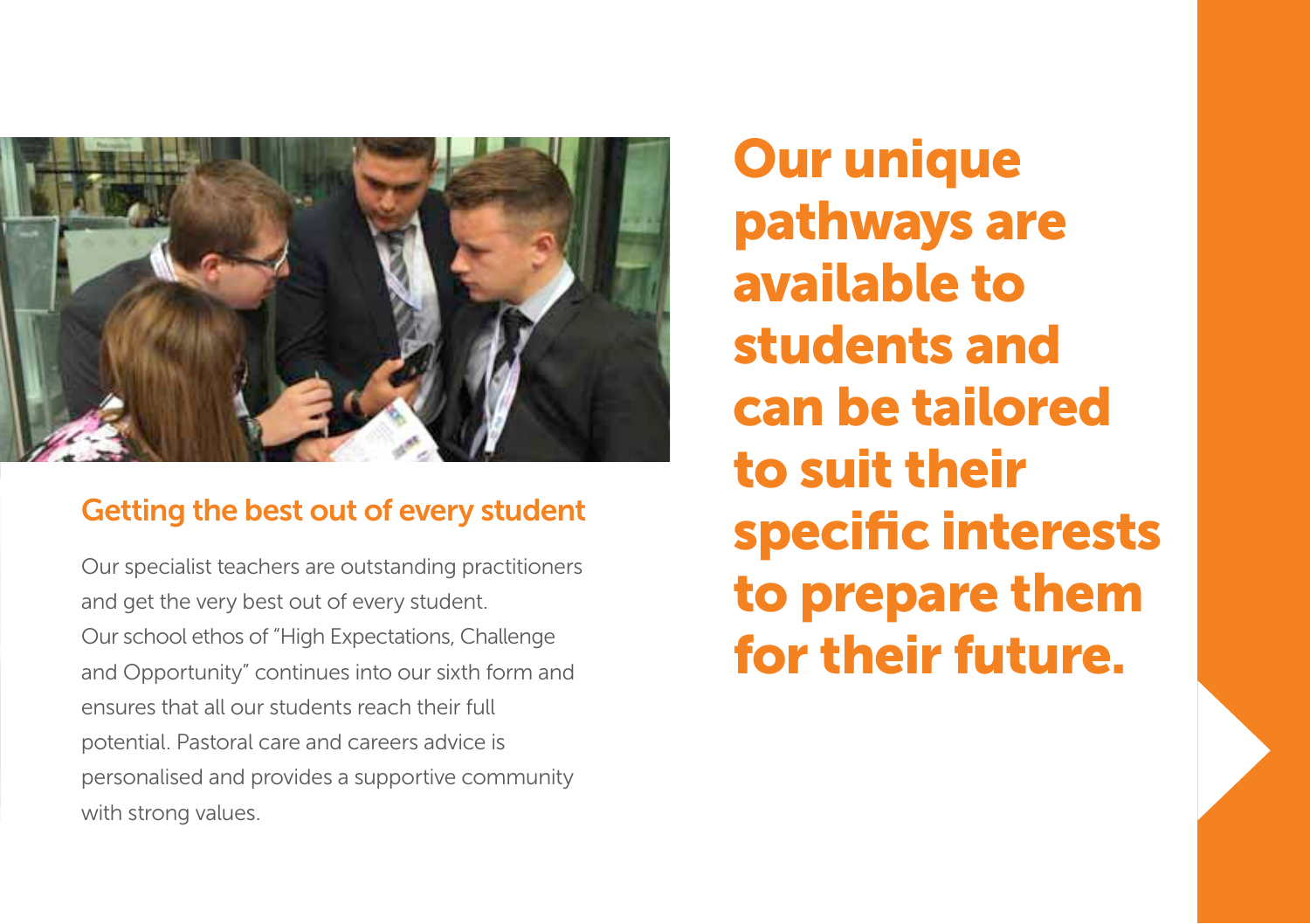# International Baccalaureate Career-Related Programme

The IBCP is a blend of academic subjects and career-related courses, which is a globally recognised programme that encourages candidates to become effective learners who can work both independently and in a collaborative environment. In order to qualify, students should choose a combination of the following:

- Two IB courses (at either higher or standard level)
- One vocational course
- Fither another vocational course OR an A level

![](_page_3_Picture_5.jpeg)

IBCP students can earn extra UCAS points through the reflective project.

# A Level pathway

Applicants can choose any 3 or 4 A Levels from different blocks.

These can be combined with IB diploma courses.

Minimum Entry Requirements: 5 x 9-4 at GCSE including at least a grade 4 in English and mathematics.

# Foundation Year

This pathway has been designed specifically for students who have not achieved 5 x 9-4 at GCSE and have not achieved grade 4 or above at GCSE English and mathematics.

This pathway is to allow students an opportunity to re-sit English and mathematics and begin study on a level 3 Careerrelated programme, initially with one course. It is expected that students on this pathway will continue their level 3 studies into years 13 and 14 on any of our other pathways.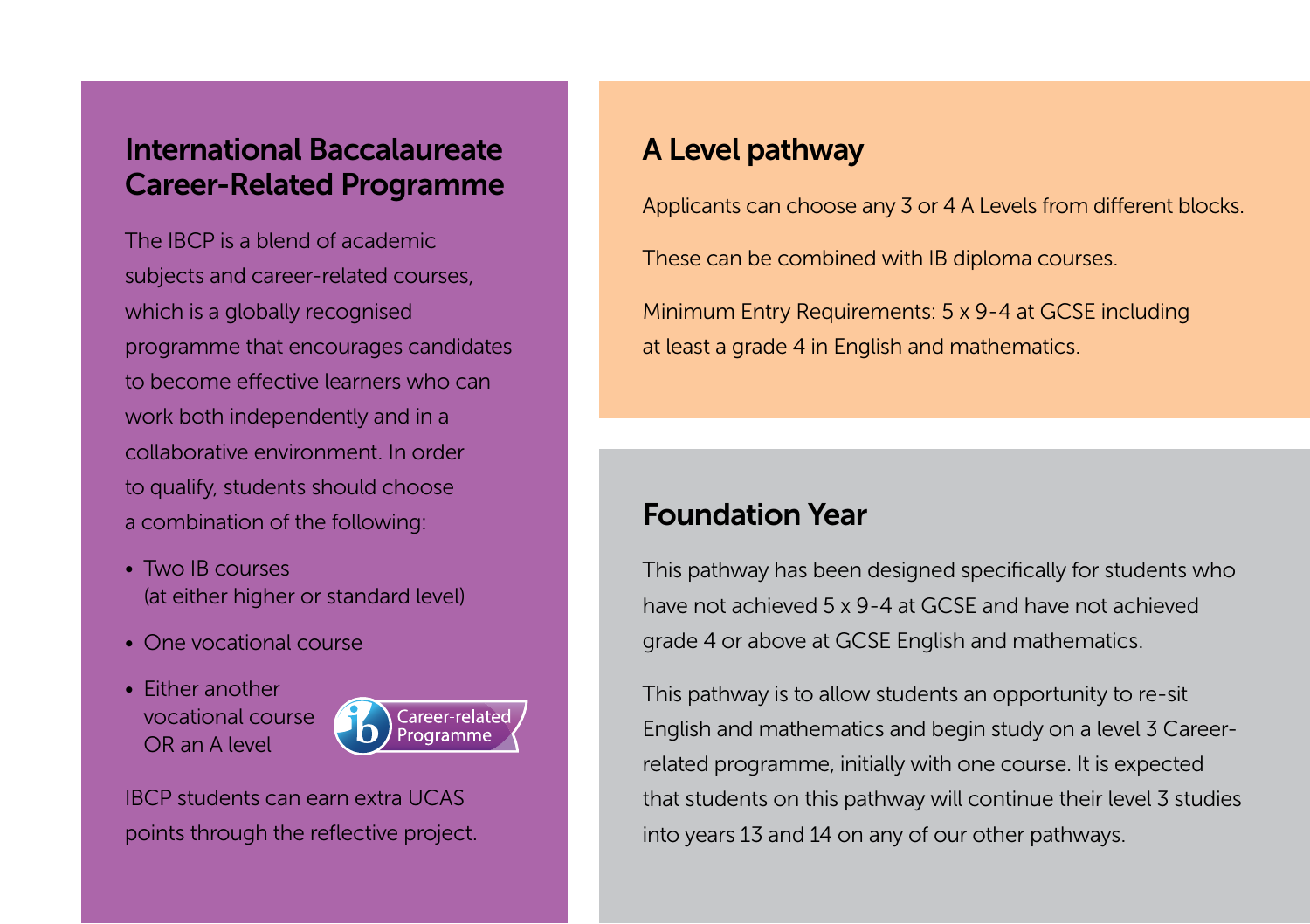| <b>PATHWAYS</b>                                                                                                                                                                                                                        | <b>BLOCKA</b>   | <b>BLOCKB</b>                                    | <b>BLOCK C</b>                                         | <b>BLOCKD</b>                                | <b>BLOCKE</b>         |
|----------------------------------------------------------------------------------------------------------------------------------------------------------------------------------------------------------------------------------------|-----------------|--------------------------------------------------|--------------------------------------------------------|----------------------------------------------|-----------------------|
| <b>IB diploma subjects</b><br>2 x IB subjects must be taken with<br>2 x Career- related subjects.                                                                                                                                      | Film            | English language<br>and literature<br>(combined) |                                                        | <b>Visual Arts</b><br>Social<br>Anthropology | <b>Theatre</b>        |
| <b>Career-related Subjects</b><br>To be combined with IB diploma courses<br>as part of the IBCP.                                                                                                                                       | <b>Business</b> | $\mathsf{I}$<br>Catering                         | Criminology                                            | Sport                                        | CISI (Finance)        |
| A Level pathway<br>Choice of 3 or 4 subjects, 1 from each block.<br>Can be combined with IB diploma courses.<br>For students achieving 5+9-4 at GCSE<br>including 9-4 in English and mathematics.                                      | Biology         | English literature<br>Chemistry                  | <b>Product Design</b><br><b>Mathematics</b><br>History | Geography<br><b>Physics</b>                  | Photography           |
| <b>Additional options</b><br>To be taken in addition to either the IBCP<br>or three other subjects                                                                                                                                     |                 | English GCSE<br>re-sit.                          | <b>Mathematics</b><br>GCSE re-sit.                     |                                              | Pro Soccer<br>Academy |
| <b>Foundation Year</b><br>For students not achieving 5 x 9-4 grades<br>at GCSE and not achieving at least a grade 4<br>English and mathematics at the end of year 11.<br>This is a pathway to further level 3 study in years 13 and 14 | <b>Business</b> | English GCSE<br>re-sit.                          | <b>Mathematics</b><br>GCSE re-sit.                     | Sport                                        | CISI (Finance)        |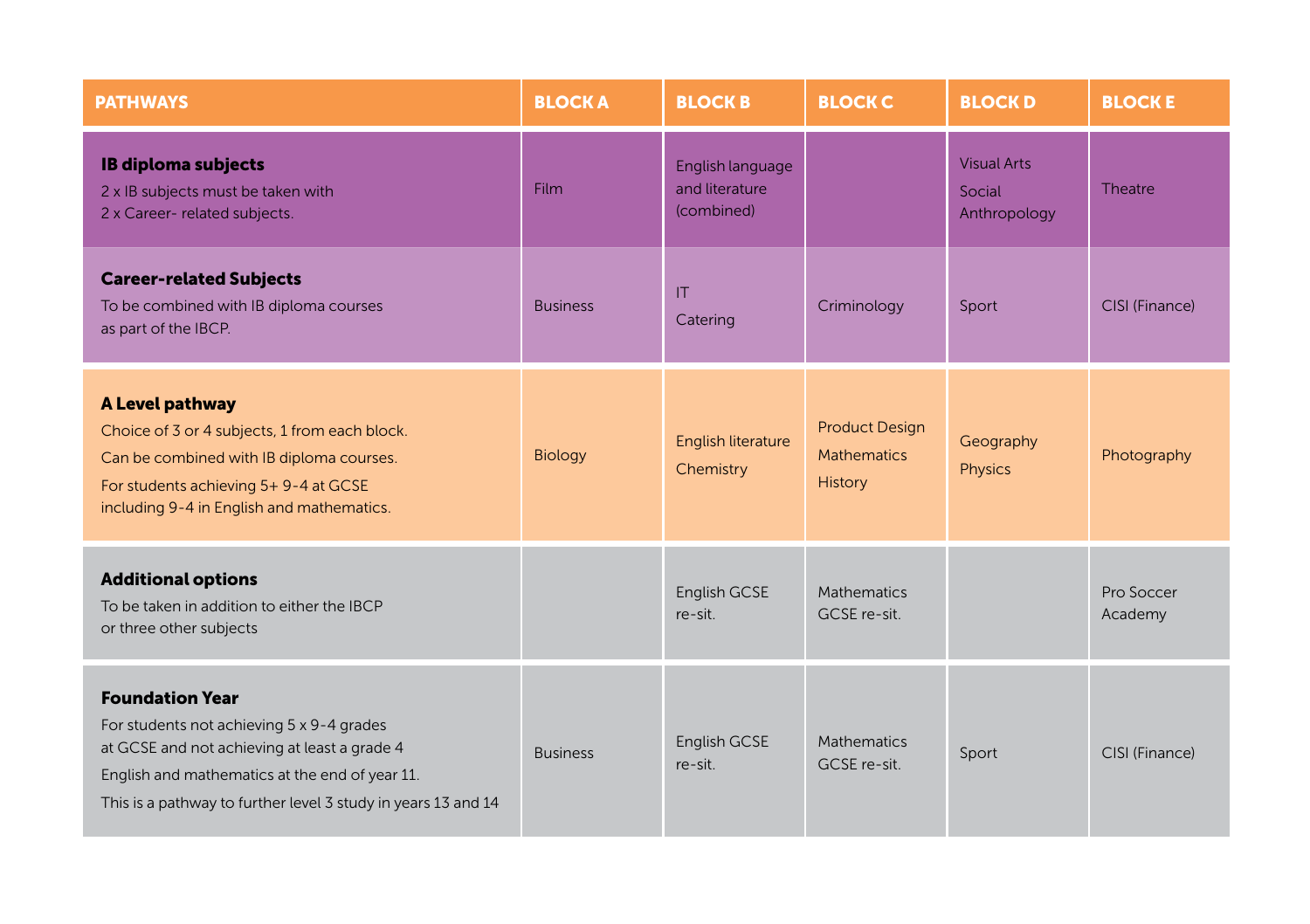# Subject information

All courses at Wrotham School Sixth Form are level 3 qualifications. This means that they are all accepted by universities and attract UCAS tariff points. Higher level IB certificates are the equivalent of one A level, as are all of our career-related courses; standard level IB certificates are the equivalent of half an A level.

For each subject: Name, type of qualification, unit titles, %coursework/exam entry requirements, possible careers.

# Biology – A level

100% examination plus separate practicals

Entry requirements: 6 in biology/6 6 in combined science AND 5 in English

Possible careers: dentistry, veterinary science, physiotherapy

## Business – Vocational

### 58% examination; 42% coursework

Entry requirements: merit in a vocational subject OR 5 GCSEs at grade 4. Possible careers: marketing, accounting, finance, economics

# Chemistry – A level

100% examination plus separate practicals

Entry requirements: 6 in chemistry/6 6 in combined science AND 5 in mathematics

Possible careers: medicine, pharmacology, biochemistry

# Criminology – Vocational

### 50% examination; 50% coursework

Entry requirements: 4 4 5 in English, mathematics and science in any combination

Possible careers: police, forensic psychology, fraud investigation

![](_page_5_Picture_18.jpeg)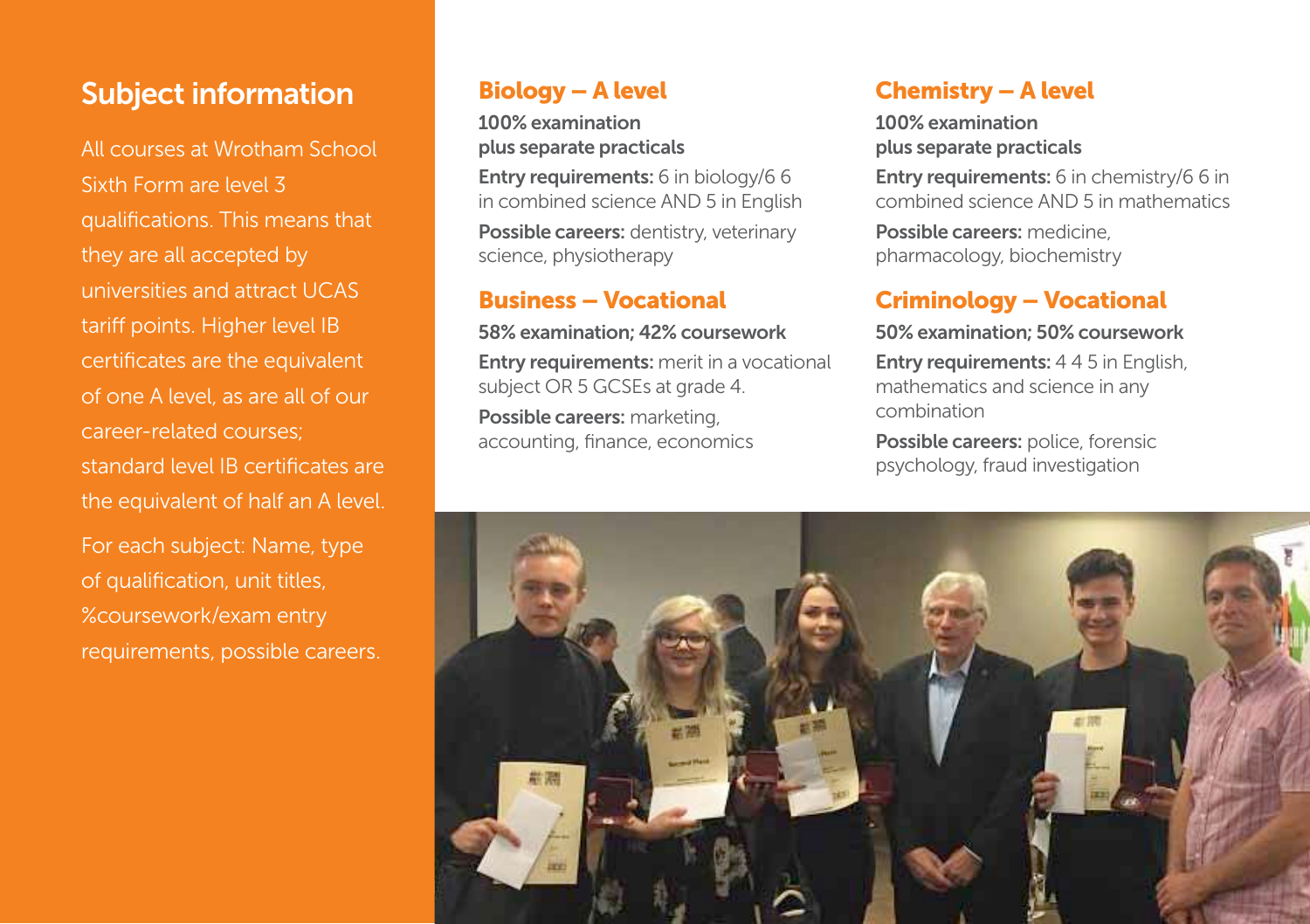# English literature – A level

80% examination; 20% coursework Entry requirements: 6 in English literature Possible careers: journalism: digital media; law

### Environmental Science – **IB certificate** (standard level only)

75% examination; 25% coursework

**Entry requirements: 4 in science** and 4 in English

Possible careers: environmental consultancy; marine biology; water quality science

# Film – IB certificate

40% controlled assessment; 60% coursework

Entry requirements: 5 in English Possible careers: cinematography; digital and social media; editing

# Finance – Vocational

100% examination Entry requirements: 5 in English and 5 in mathematics

Possible careers: financial services; banking; insurance

# Geography – A level

80% examination; 20% coursework Entry requirements: 6 in geography Possible careers: international development; town planning; market researcher

# Global Politics – IB certificate (standard level only)

75% examination; 25% coursework

Entry requirements: 4 in English

Possible careers: civil service fast stream; public relations; social research

# History – A level

80% examination; 20% coursework

Entry requirements: 6 in history and 4 in English OR (if no history GCSE) 5 in English

Possible careers: media research; museum curation; archaeology

# IT – Vocational

50% examination; 50% coursework Entry requirements: 6 in IT (or equivalent) and 4 in English Possible careers: web design: game design; cyber security; programming

![](_page_6_Picture_24.jpeg)

# Mathematical Studies – **IB certificate** (standard level only)

80% examination; 20% coursework **Entry requirements:** 4 in mathematics Possible careers: statistics; financial analysis; market research analysis

# Mathematics – A level

100% examination **Entry requirements:** 7 in mathematics Possible careers: engineering; architecture; financial trading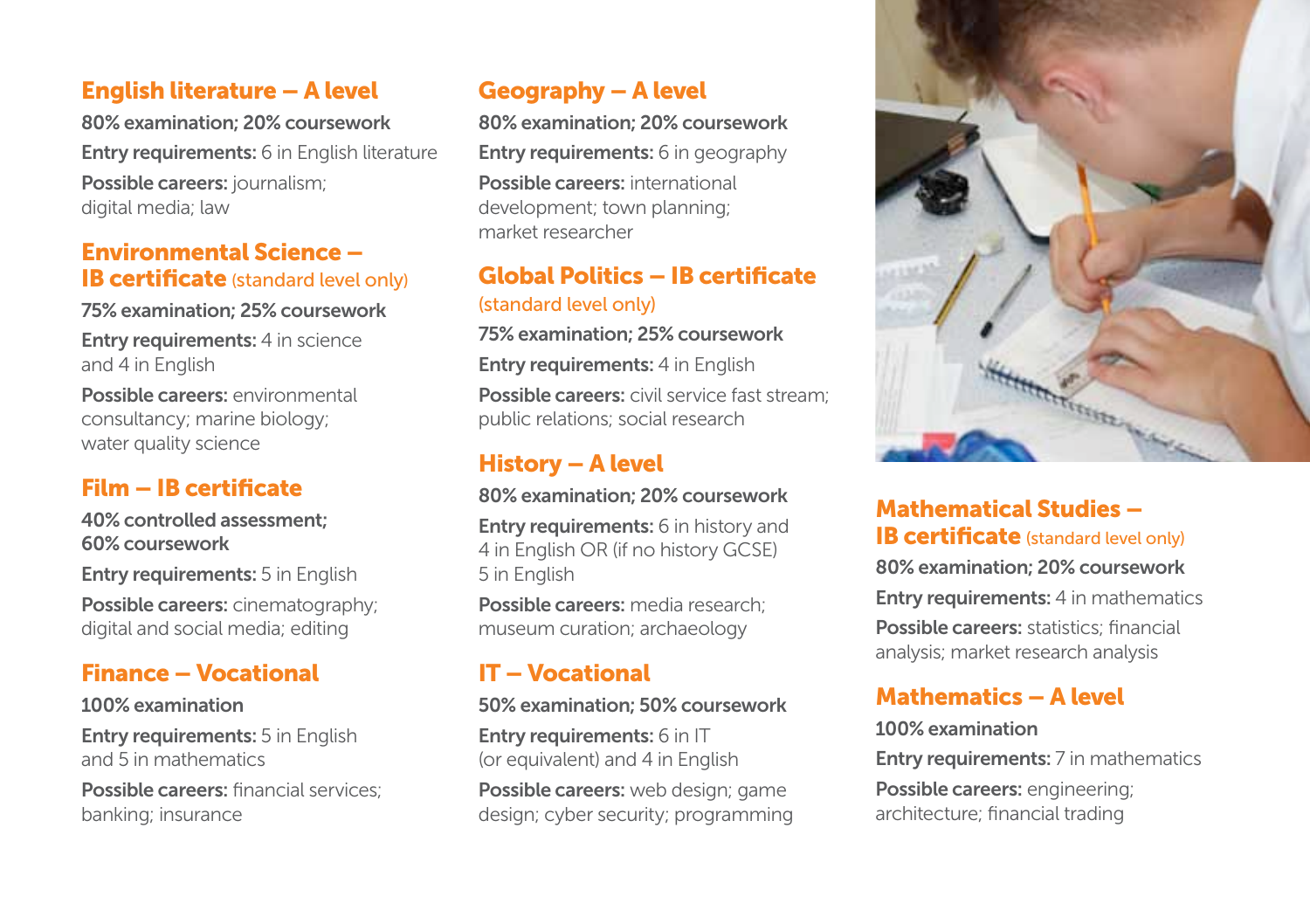![](_page_7_Picture_0.jpeg)

### Music – IB certificate

30% examination; 20% controlled assessment; 30% coursework

Entry requirements: 6 or distinction in music

Possible careers: sound design; music artist; music therapist

### Photography – A level

40% controlled assessment; 60% coursework

Entry requirements: 4 in English Possible careers: graphic design; web content management; advertising art

# Physics – A level

100% examination plus separate practicals

Entry requirements: 6 in physics/6 6 in combined science AND 5 in mathematics

Possible careers: engineering; computer science; space science

### Product Design – A level

### 50% examination; 50% coursework

**Entry requirements:** 4 or pass in design and technology subject

Possible careers: graphic design; materials engineer; architecture

### Social and Cultural Anthropology – IB certificate

75% examination; 25% coursework Entry requirements: 5 in English Possible careers: charity work; human resources; international aid

### Sport – Vocational

### 60% examination; 40% coursework

Entry requirements: 6 or merit in sport or physical education

Possible careers: sports development; coaching; fitness instruction

# Theatre – IB certificate

75% controlled assessment; 25% coursework Entry requirements: 5 in drama Possible careers: acting; drama therapy; stage management

### Visual Arts – IB certificate

60% controlled assessment; 40% coursework

Entry requirements: 4 in art and 4 in English

Possible careers: illustration; graphic design; animation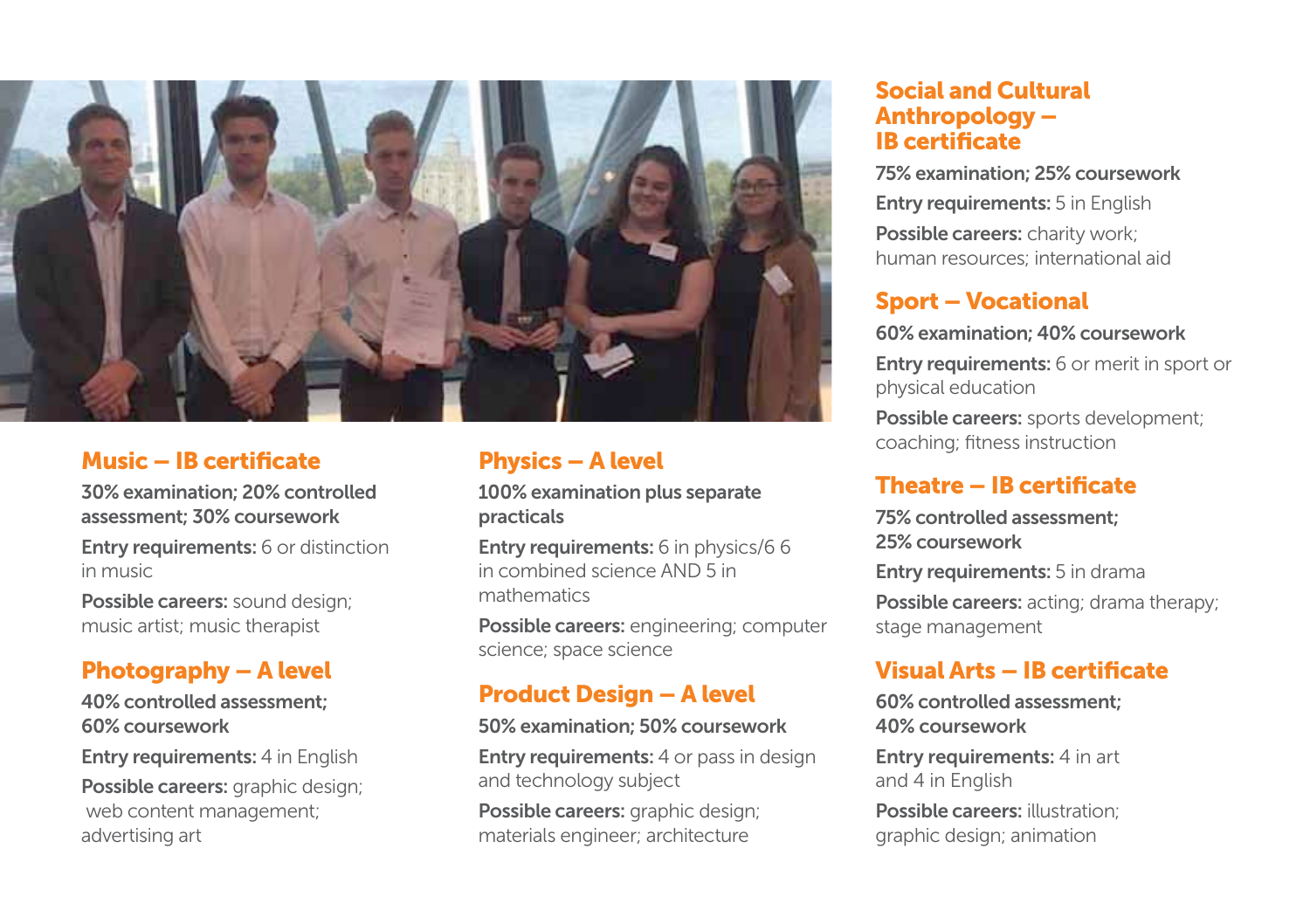# Pro Soccer Academy

Students with a passion for football and a desire to extend their skills will work with our professional coaching team. PSA scholars will have the opportunity to complete three level 3 courses alongside this challenging programme. Trials are usually held in February and April.

![](_page_8_Picture_2.jpeg)

# **Enrichment**

All students, excluding PSA scholars, complete three hours of enrichment per week including personal and professional skills, service learning and language development. The aim of these hours is to develop internationally-minded learners and globally competitive young adults. Trips and visits include Crown courts, film festivals, theatres, and overseas cultural excursions.

We offer a wide variety of careers advice and guidance, including connections with employers, work experience, university visits, apprenticeship events and advice, LinkedIn workshops and events, and many more. We have access to impartial careers advice and guidance for all of our students.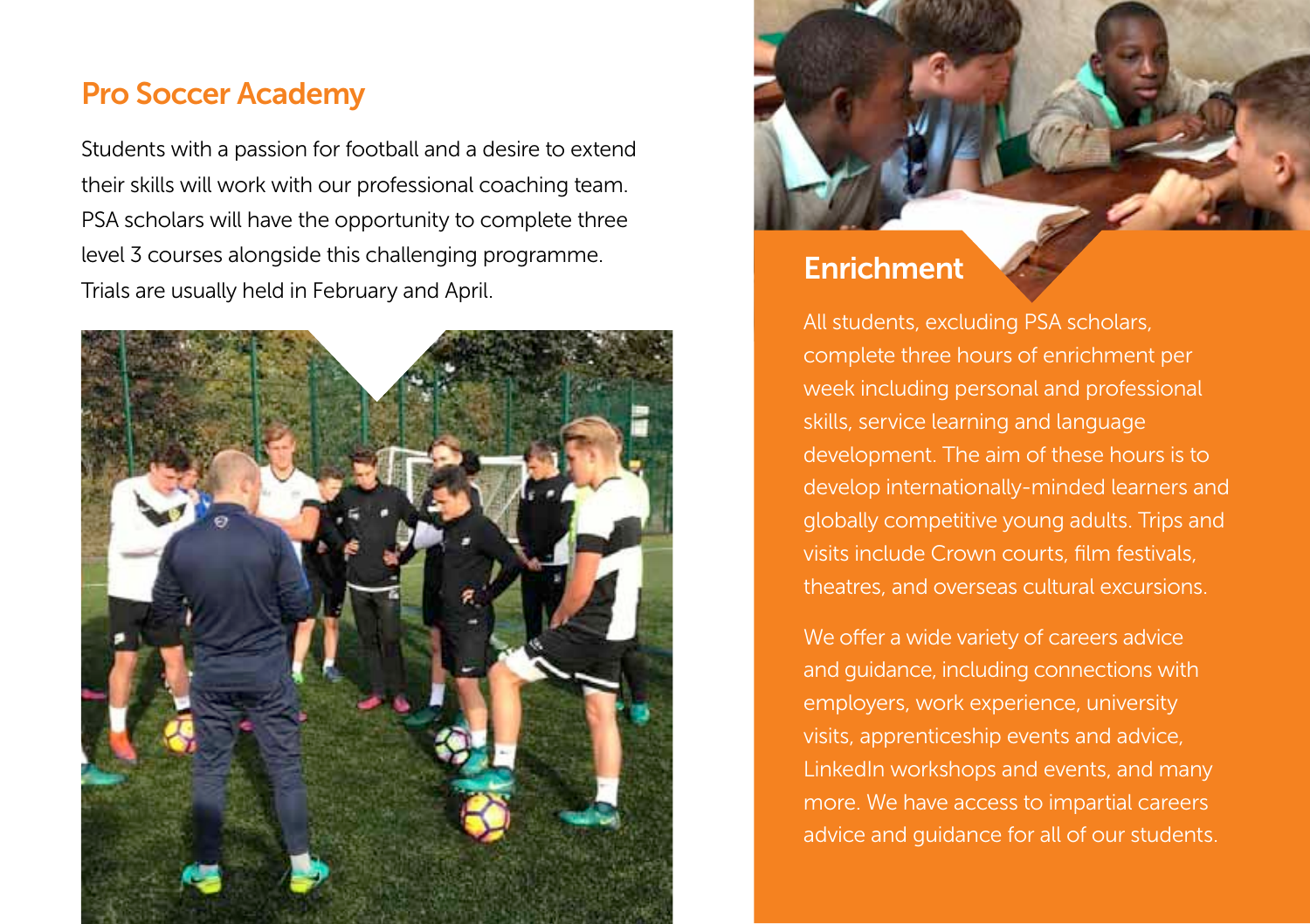![](_page_9_Picture_0.jpeg)

# Want to be a **SOUND** DESIGNER?

You could consider studying music, film, IT or theatre.

![](_page_9_Picture_3.jpeg)

Want to be a **FORENS** scientist?

You could consider studying criminology, biology, chemistry, or physics

# Want to be a social WORKER?

You could consider studying anthropology, criminology, politics or English literature

![](_page_9_Picture_8.jpeg)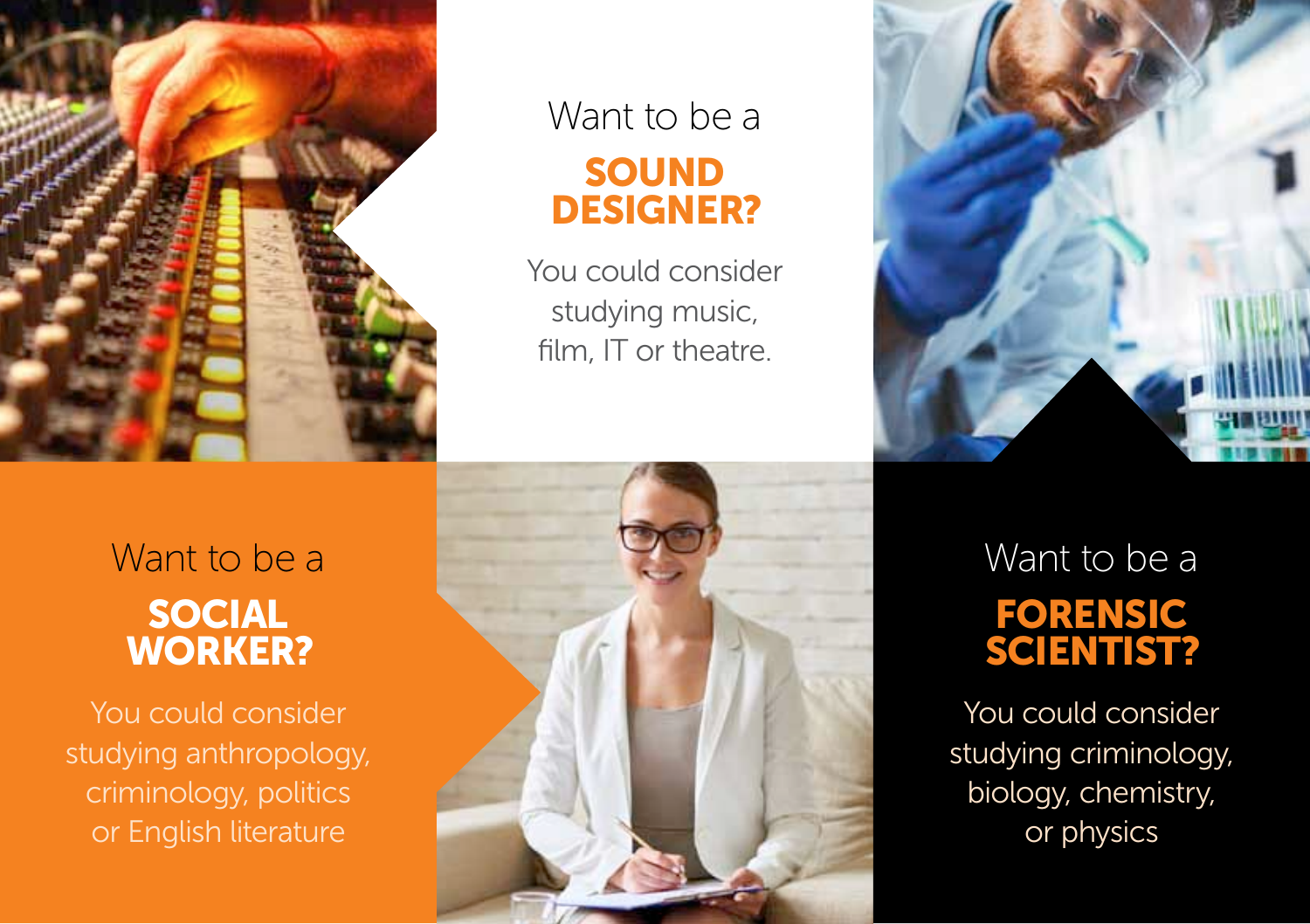# Want to be a **PROJECT** manager?

You could consider studying business, finance, IT or mathematics

![](_page_10_Picture_2.jpeg)

# Want to be a journalist?

You could consider studying English literature, history, politics or anthropology

![](_page_10_Picture_5.jpeg)

# Want to be a **MARINE** biologist?

You could consider studying environmental science, biology, geography or photography

![](_page_10_Picture_8.jpeg)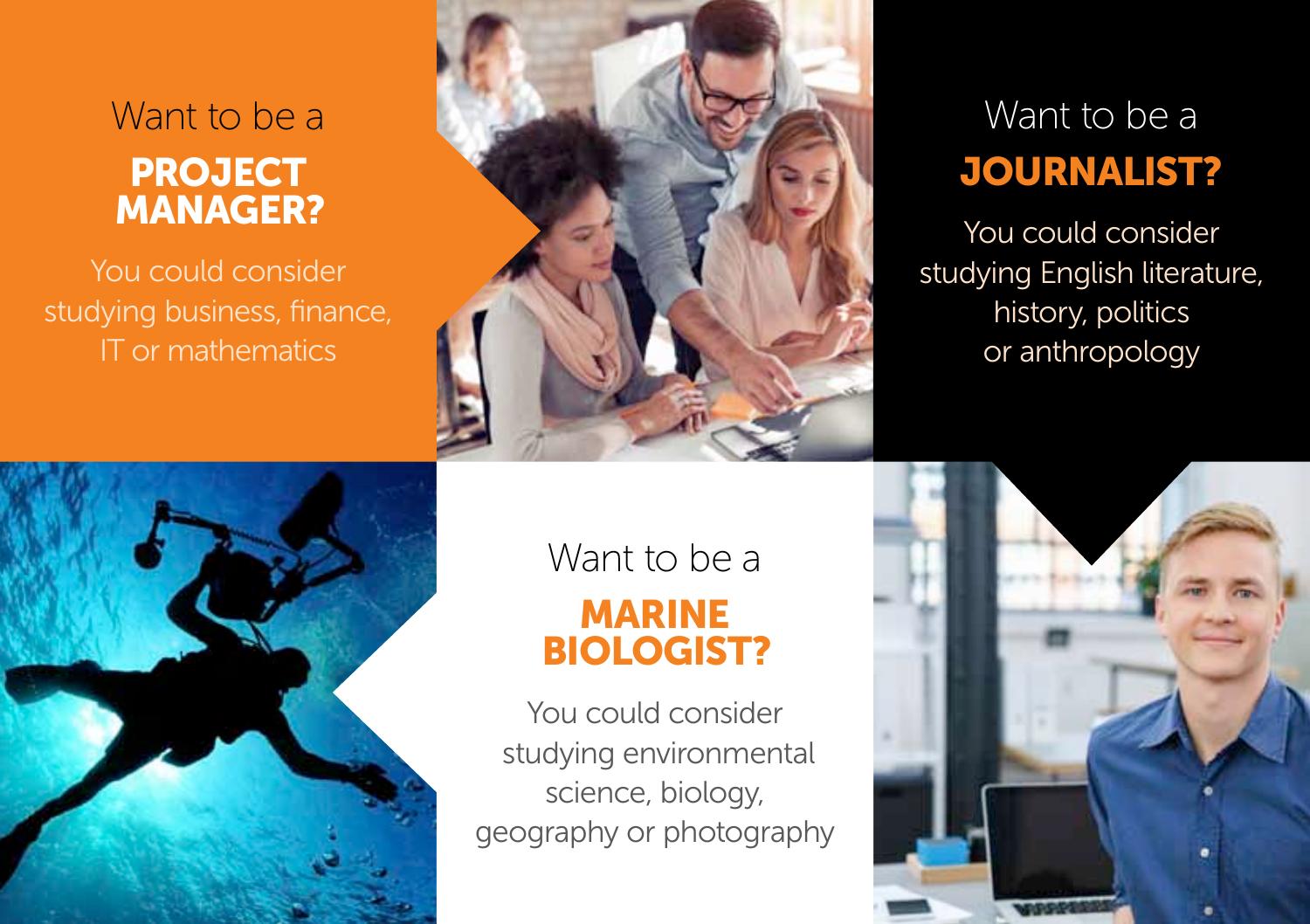![](_page_11_Picture_0.jpeg)

# Want to be an engineer?

You could consider studying physics, product design, mathematics or IT

![](_page_11_Picture_3.jpeg)

# Want to be an **ARCHITECT?**

You could consider studying visual arts, product design, physics or mathematics

![](_page_11_Picture_6.jpeg)

# Want to be a pharmacologist?

You could consider studying biology, chemistry, physics or mathematics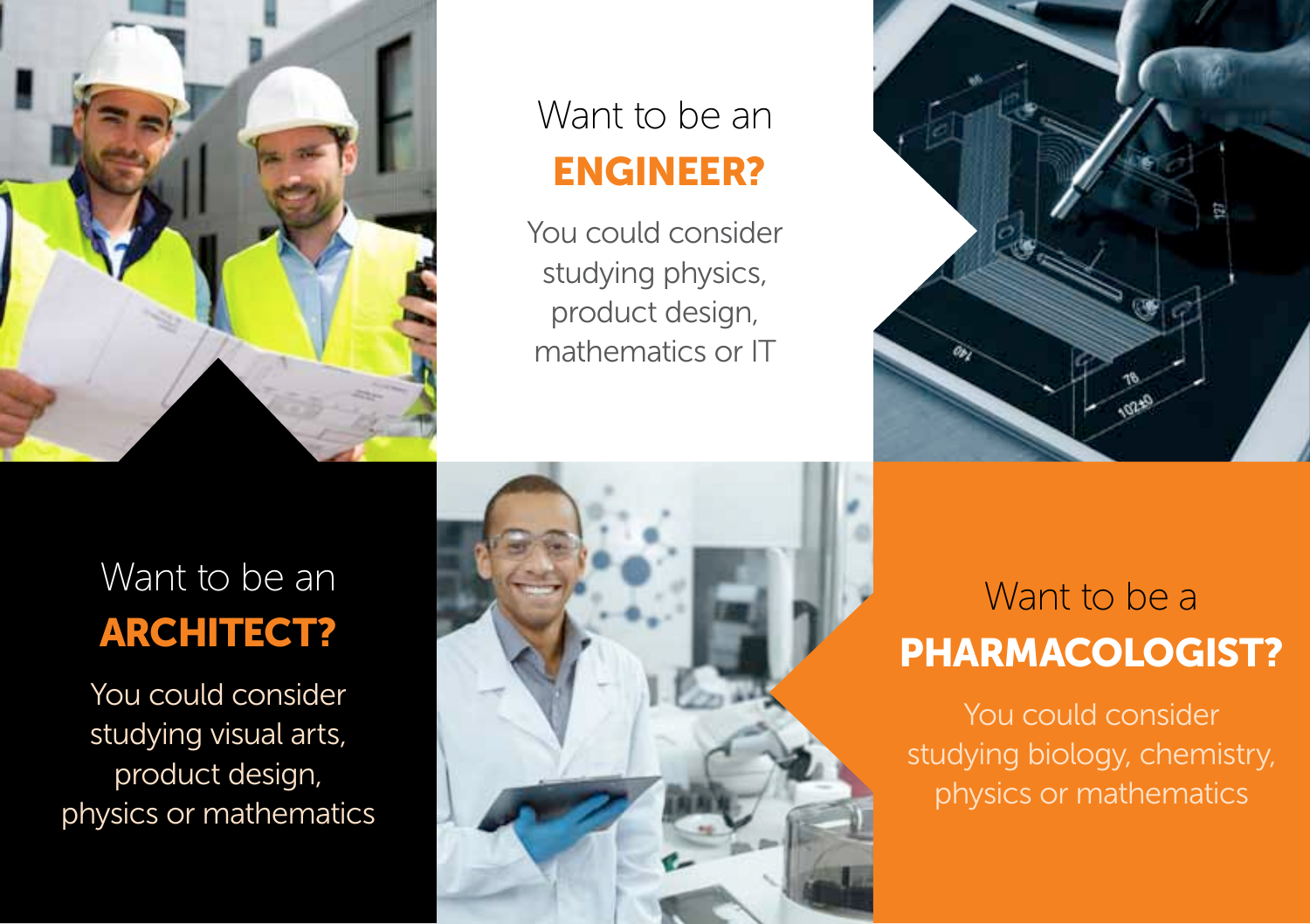# Want to be a physiotherapist?

You could consider studying sport, biology, chemistry, or physics

![](_page_12_Picture_2.jpeg)

# Want to be a **DIGITAL MARKETER?**

You could consider studying film, IT, photography or visual arts

![](_page_12_Picture_5.jpeg)

# Want to be an **ACCOUNTANT?**

You could consider studying finance, business, mathematics or IT

![](_page_12_Picture_8.jpeg)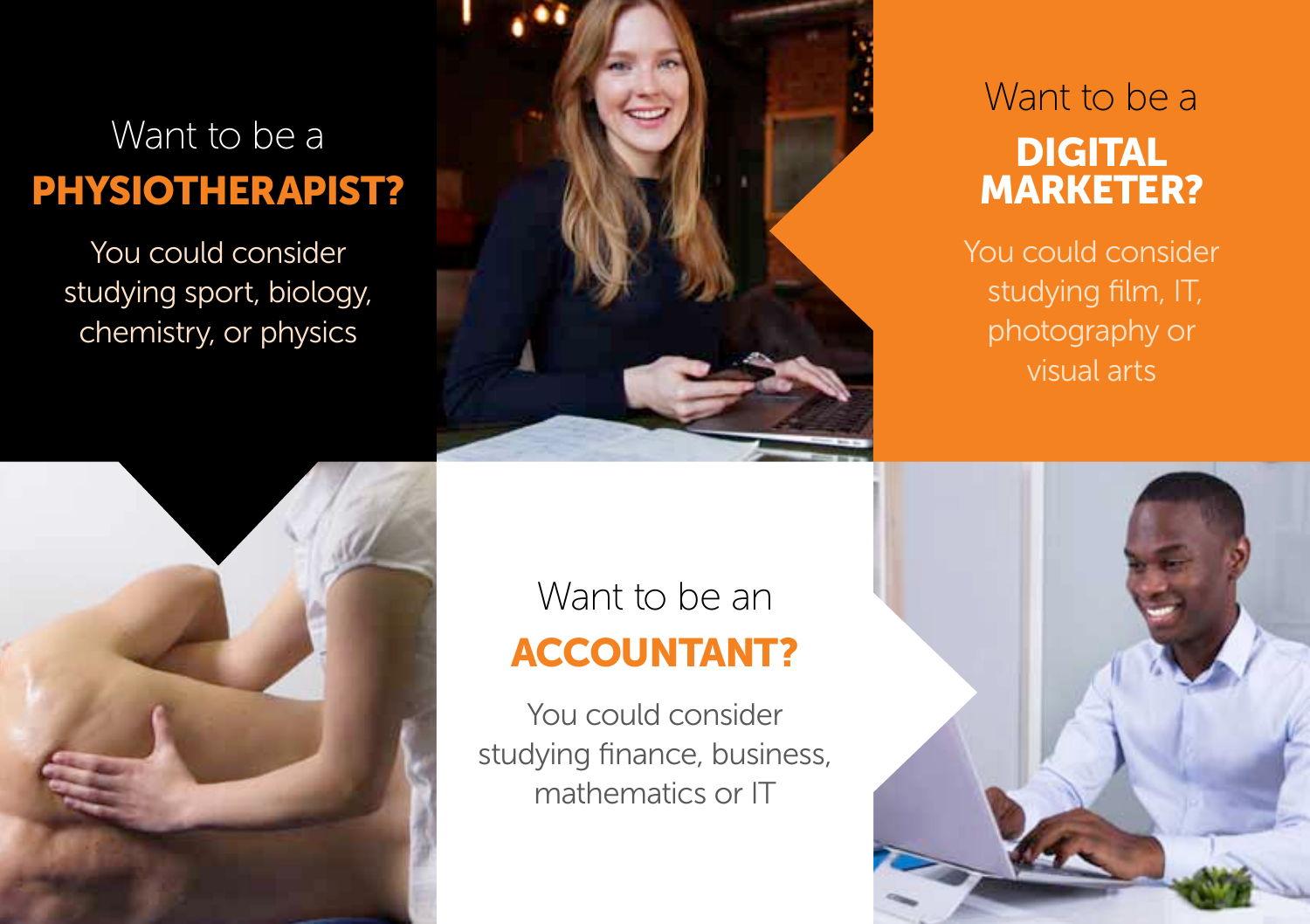The value added to students' progresswas in the top 10% nationally for applied courses in 2016 and 2017.

Ofsted 2018